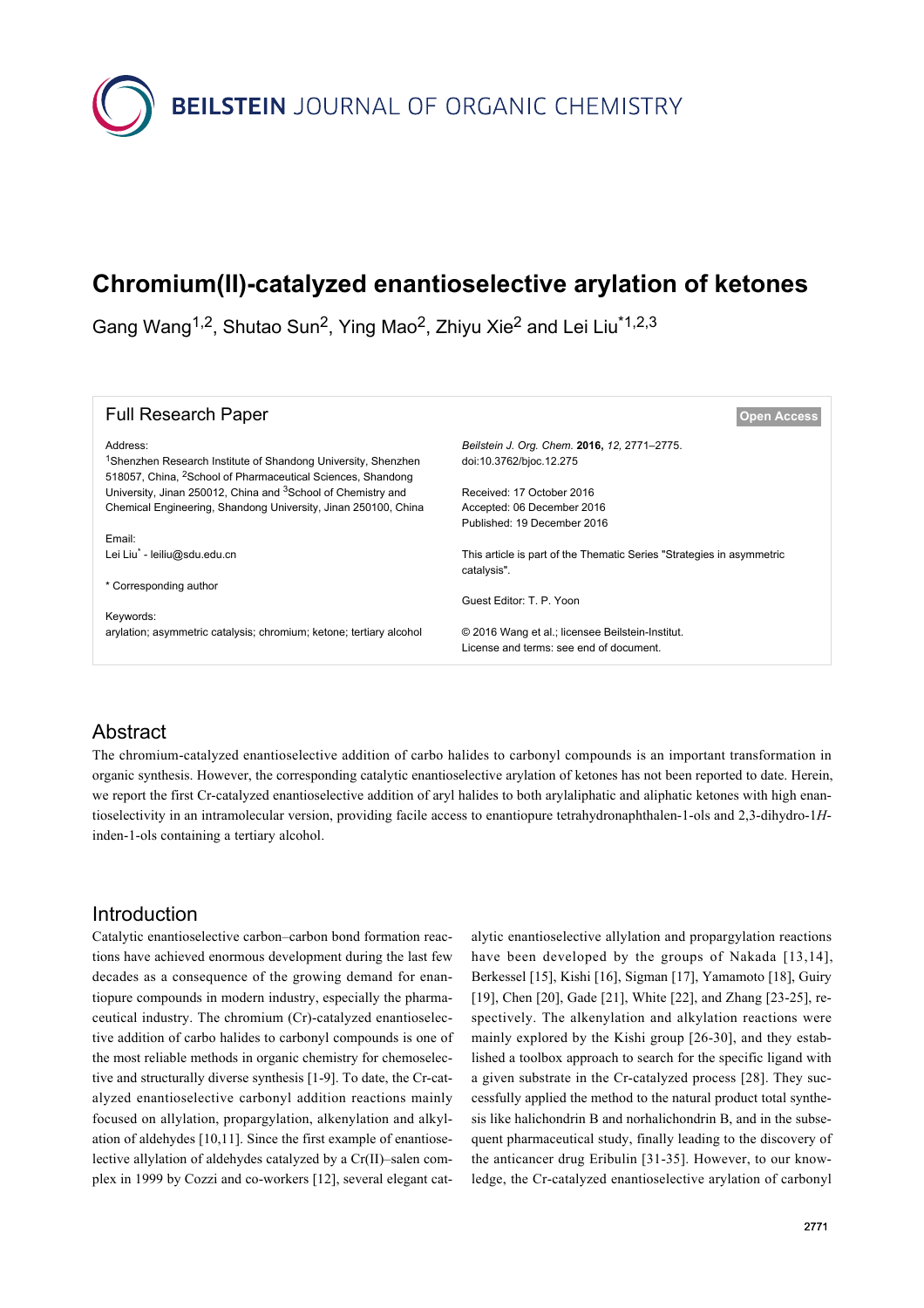compounds has rarely been explored. On the other hand, most of the reactions focused on aldehyde components, while asymmetric addition to ketones remains a big challenge probably due to the decreased reactivity and selectivity [\[36,37\].](#page-4-5) A breakthrough was made by the Sigman group who reported the catalytic enantioselective addition of allylic bromides and propargyl halides to arylaliphatic ketones using oxazoline ligands with high enantioselectivity (up to 95% ee) [\[38-41\].](#page-4-6) After that, the Chen group also disclosed enantioselective allylation of ketones using spirocyclic chiral borate and chiral bipyridyl alcohol ligands with the ee value ranging from 27% to 97% [\[42,43\]](#page-4-7). However, as far as we know, a Cr-catalyzed enantioselective arylation of ketones has never been reported to date [\[44\]](#page-4-8). Tetrahydronaphthalen-1-ol bears a chiral tertiary alcohol center and is a common structural motif in numerous biologically active natural products and clinical drugs [\[45\].](#page-4-9) The method to

prepare these compounds through intramolecular arylation of ketones would be highly desired. Herein, we report the first Cr-catalyzed enantioselective arylation of ketones in an intramolecular version.

## Results and Discussion

Initially, the Cr-catalyzed asymmetric intramolecular arylation of arylaliphatic ketone 5-(2-iodophenyl)pentan-2-one (**1a**) was selected as the model reaction for optimization employing Kishi's oxazoline/sulfonamides as the chiral ligands. A series of oxazoline/sulfonamide ligands (**L1**–**L8**) were tested and the results were summarized in [Table 1.](#page-1-0) Four subgroups of  $R<sup>1</sup>$  were studied (entries 1–4, [Table 1](#page-1-0)) and isopropyl substituted oxazoline proved to be the best ligand with a 42% ee. Afterwards,  $R<sup>2</sup>$  [\(Table 1,](#page-1-0) entries 2, 5 and 6) and  $R<sup>3</sup>$  [\(Table 1](#page-1-0), entries 6–8) substituents were also examined, and **L8** bearing a methyl

<span id="page-1-0"></span>

| Table 1: Screening conditions of the catalytic enantioselective Cr-mediated arylation of ketone. <sup>a</sup>                                                                                                                     |                |                                                      |                                                                       |                |             |                                          |     |  |  |
|-----------------------------------------------------------------------------------------------------------------------------------------------------------------------------------------------------------------------------------|----------------|------------------------------------------------------|-----------------------------------------------------------------------|----------------|-------------|------------------------------------------|-----|--|--|
| $L(25 \text{ mol } % )$<br>$NiCl2$ DMP (12 mol %)<br>$CrCl2$ (23 mol %)<br>$HO_{\omega}$<br>O<br>Proton sponge (25 mol %)<br>$Lici$ (2.0 equiv)<br>Mn powder (3.0 equiv)<br>$Zr(CP)_2Cl_2$ (2.0 equiv)<br>1a<br>2a<br>solvent, rt |                |                                                      |                                                                       |                |             |                                          |     |  |  |
|                                                                                                                                                                                                                                   | $R^1$          | $R^3$<br><b>NH</b><br>$O = S = O$<br>$R^2$<br>$L1-8$ | $R^1$ = Me, iPr, t-Bu, Ph<br>$R^2$ = Me, Bn, Ph<br>$R^3$ = H, Me, OMe |                |             | $\cdot$ NiCl <sub>2</sub><br>$NiCl2$ DMP |     |  |  |
| entry                                                                                                                                                                                                                             | $\mathsf L$    | R <sup>1</sup>                                       | $R^2$                                                                 | R <sup>3</sup> | Solvent     | Yield $(\%)^a$                           | eeb |  |  |
| 1                                                                                                                                                                                                                                 | L1             | Me                                                   | Ph                                                                    | н              | <b>MeCN</b> | 43                                       | 28  |  |  |
| $\mathbf 2$                                                                                                                                                                                                                       | L2             | iPr                                                  | Ph                                                                    | Н              | <b>MeCN</b> | 50                                       | 42  |  |  |
| 3                                                                                                                                                                                                                                 | L <sub>3</sub> | $t$ -Bu                                              | Ph                                                                    | Н              | <b>MeCN</b> | 47                                       | 25  |  |  |
| 4                                                                                                                                                                                                                                 | L4             | Ph                                                   | Ph                                                                    | H              | <b>MeCN</b> | 51                                       | 21  |  |  |
| 5                                                                                                                                                                                                                                 | L <sub>5</sub> | iPr                                                  | <b>Bn</b>                                                             | $\overline{H}$ | MeCN        | 12                                       | 37  |  |  |
| 6                                                                                                                                                                                                                                 | L6             | iPr                                                  | Me                                                                    | H              | <b>MeCN</b> | 49                                       | 56  |  |  |
| 7                                                                                                                                                                                                                                 | L7             | iPr                                                  | Me                                                                    | OMe            | MeCN        | 75                                       | 75  |  |  |
| 8                                                                                                                                                                                                                                 | L8             | iPr                                                  | Me                                                                    | Me             | MeCN        | 85                                       | 82  |  |  |
| 9                                                                                                                                                                                                                                 | L8             | iPr                                                  | Me                                                                    | Me             | <b>THF</b>  | 93                                       | 81  |  |  |
| 10                                                                                                                                                                                                                                | L8             | iPr                                                  | Me                                                                    | Me             | <b>DME</b>  | 90                                       | 86  |  |  |
| 11 <sup>c</sup>                                                                                                                                                                                                                   | L8             | iPr                                                  | Me                                                                    | Me             | DME         | 86                                       | 92  |  |  |
| 12 <sup>d</sup>                                                                                                                                                                                                                   | L8             | iPr                                                  | Me                                                                    | Me             | DME         | 81                                       | 97  |  |  |
| 13 <sup>e</sup>                                                                                                                                                                                                                   | L8             | iPr                                                  | Me                                                                    | Me             | DME         | 51                                       | 83  |  |  |
| $14^{d,f}$                                                                                                                                                                                                                        | L8             | iPr                                                  | Me                                                                    | Me             | <b>DME</b>  | 35                                       | 70  |  |  |
|                                                                                                                                                                                                                                   |                |                                                      |                                                                       |                |             |                                          |     |  |  |

aYield of isolated product. <sup>b</sup>Determined by HPLC analysis on a chiral column. <sup>c</sup>Reaction at 0 °C for 24 h. <sup>d</sup>Reaction at −20 °C for 24 h. <sup>e</sup>Reaction at −40 °C for 24 h. fAryl bromide used instead of aryl iodide.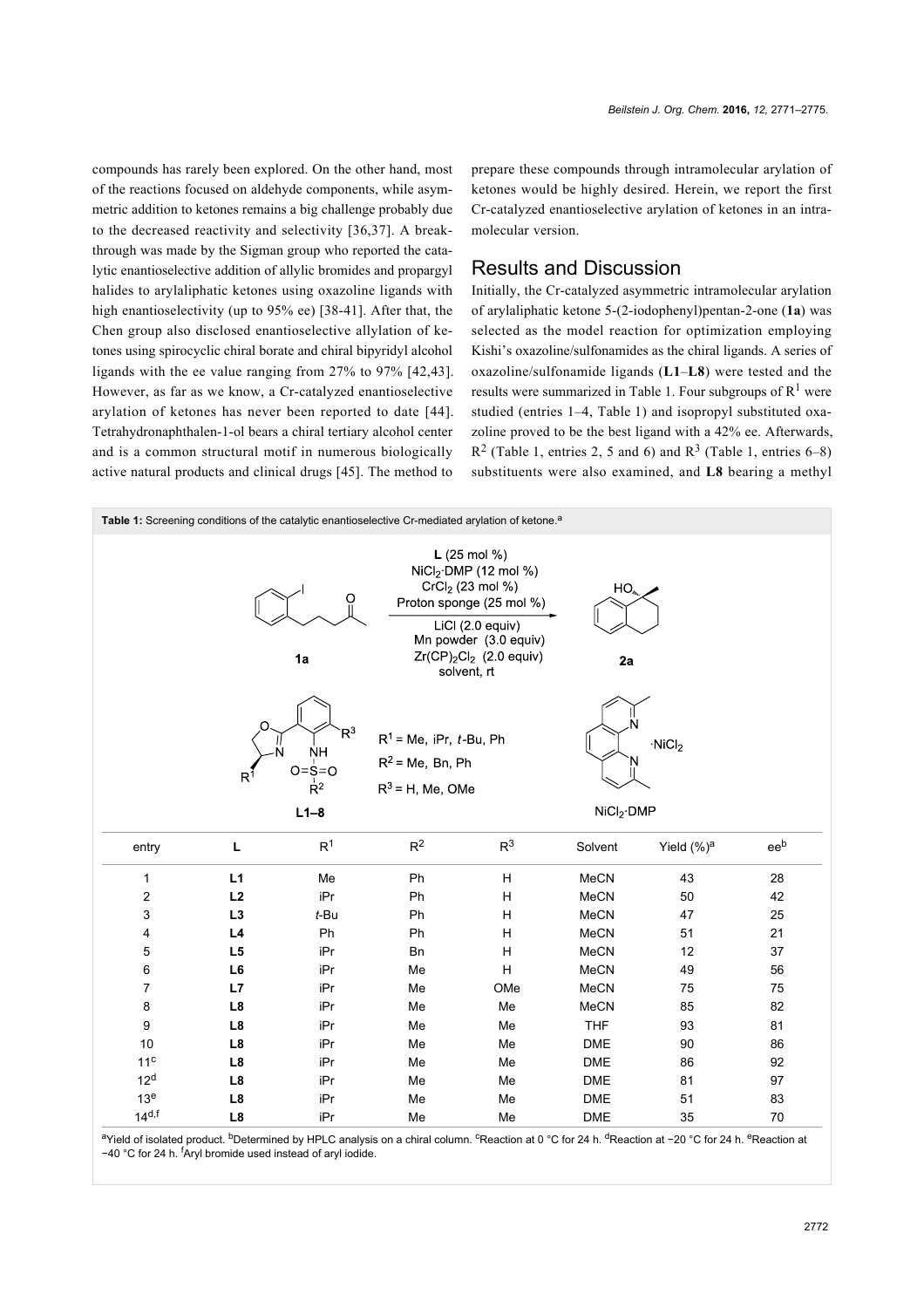group in both  $\mathbb{R}^2$  and  $\mathbb{R}^3$  gave the best enantiocontrol. The solvent effect was then investigated, and 1,2-dimethoxyethane (DME) was identified to be the best choice [\(Table 1,](#page-1-0) entries 8–10). Lowering the reaction temperature was found to be beneficial for improving the enantioselectivity, and when the reaction was performed at −20 °C, expected **2a** was isolated in 81% yield with 97% ee ([Table 1](#page-1-0), entries 10–13). Aryl bromide proved to be an inferior coupling component, providing **2a** in 35% yield and 70% ee [\(Table 1](#page-1-0), entry 14).

With the optimized conditions in hand, the scope of the ketone component was first explored [\(Scheme 1](#page-2-0)). Aliphatic ketones with (longer) alkyl chain such as ethyl (**1b**) and *n*-hexyl ketones (**1c**), were also tolerated albeit with slightly decreased

<span id="page-2-0"></span>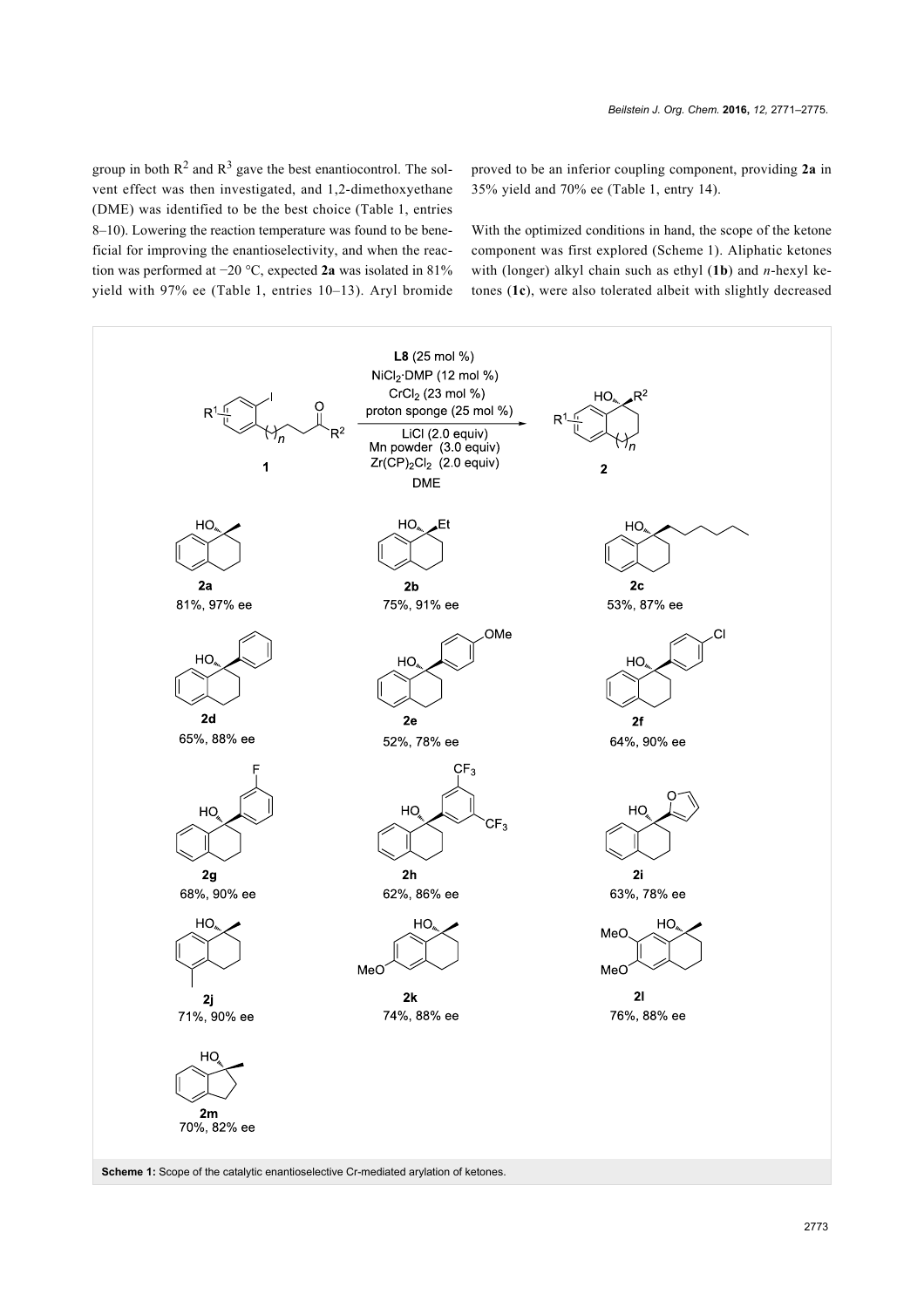yield and selectivity. The asymmetric arylation of various arylaliphatic ketones also went smoothly (**1d**–**h**). Phenyl ketone **1d** and ketones with electron-withdrawing groups in different substituent patterns gave the expected products with good enantiocontrol, while the enantioselectivity for ketone **1e** bearing an electron-donating group decreased. The mild process exhibited excellent functional group tolerance, with chloride (**2f**), fluoride (**2g**), and CF3 moieties (**2h**) well tolerated for further manipulation [\[46,47\].](#page-4-10) Heteroaryl ketones such as furansubstituted ketone (**1i**) were also suitable substrate, giving product **2i** in 78% ee. The scope of the aryl halide component was next explored (**1j**–**l**). Aryl halides bearing different substituent patterns were tolerated giving the tetrahydronaphthalen-1-ols with good ee values. When 4-(2-iodophenyl)butan-2-one (**1m**) was used, enantiopure indan-1-ol was obtained in 70% yield and 82% ee.

## Conclusion

In summary, we have developed the first Cr-catalyzed enantioselective arylation of ketones in an intramolecular version using oxazoline/sulfonamide **L8** as the catalyst. Both aliphatic and arylaliphatic ketones proceeded smoothly, providing corresponding tetrahydronaphthalen-1-ols bearing a tertiary alcohol center with good enantioselectivities (up to 97% ee).

## **Experimental**

**General procedure for the chromium(II) catalyzed enantioselective arylation of ketones**: The solution of **L8** (0.25 equiv, 0.025 mmol), proton sponge (0.25 equiv, 0.025 mmol) and  $CrCl<sub>2</sub>$  (0.23 equiv, 0.023 mmol) in DME (1.0 mL) was stirred at room temperature in a glove-box for 1 h. Then the substrate **1** (1.0 equiv, 0.1 mmol), LiCl (2.0 equiv, 0.2 mmol), Mn powder  $(3.0 \text{ equiv}, 0.3 \text{ mmol})$ , NiCl<sub>2</sub>·DMP  $(0.12 \text{ equiv}, 0.012 \text{ mmol})$ and  $Zr(CP)_{2}Cl_{2}$  (2.0 equiv, 0.2 mmol) were added successively and the mixture was stirred at indicated temperature for 24 h. After that, the mixture was filtered through a short pad of celite and purified by flash chromatography using silica gel or alumina (200–300 mesh) to give the product **2**.

# Supporting Information

#### Supporting Information File 1

Experimental procedures, analytical data for products, copies of NMR spectra and HPLC chromatograms. [\[http://www.beilstein-journals.org/bjoc/content/](http://www.beilstein-journals.org/bjoc/content/supplementary/1860-5397-12-275-S1.pdf) [supplementary/1860-5397-12-275-S1.pdf\]](http://www.beilstein-journals.org/bjoc/content/supplementary/1860-5397-12-275-S1.pdf)

## Acknowledgements

We thank the National Science Foundation of China (21472112), Fok Ying Tung Education Foundation (151035), the Program for New Century Excellent Talents in University (NCET-13-0346), Shenzhen Strategic Emerging Industry Development Special Funds (JCYJ20150430160921949), the Shandong Science Fund for Distinguished Young Scholars (JQ201404), and the Fundamental Research Funds of Shandong University (2015JC035) for financial support.

#### References

- <span id="page-3-0"></span>1. Okude, Y.; Hirano, S.; Hiyama, T.; Nozaki, H. *J. Am. Chem. Soc.* **1977,** *99,* 3179–3181. [doi:10.1021/ja00451a061](https://doi.org/10.1021%2Fja00451a061)
- 2. Okude, Y.; Hiyama, T.; Nozaki, H. *Tetrahedron Lett.* **1977,** *18,* 3829–3830. [doi:10.1016/S0040-4039\(01\)83365-7](https://doi.org/10.1016%2FS0040-4039%2801%2983365-7)
- 3. Fürstner, A.; Shi, N. *J. Am. Chem. Soc.* **1996,** *118,* 2533–2534. [doi:10.1021/ja9537538](https://doi.org/10.1021%2Fja9537538)
- 4. Fürstner, A.; Shi, N. *J. Am. Chem. Soc.* **1996,** *118,* 12349–12357. [doi:10.1021/ja9625236](https://doi.org/10.1021%2Fja9625236)
- 5. Avalos, M.; Babiano, R.; Cintas, P.; Jiménez, J. L.; Palacios, J. C. *Chem. Soc. Rev.* **1999,** *28,* 169–177. [doi:10.1039/a806117c](https://doi.org/10.1039%2Fa806117c)
- 6. Takai, K.; Nozaki, H. *Proc. Jpn. Acad., Ser. B* **2000,** *76,* 123–131. [doi:10.2183/pjab.76.123](https://doi.org/10.2183%2Fpjab.76.123)
- 7. Fürstner, A. *Chem. Rev.* **1999,** *99,* 991–1046. [doi:10.1021/cr9703360](https://doi.org/10.1021%2Fcr9703360)
- 8. Hargaden, G. C.; Guiry, P. J. *Adv. Synth. Catal.* **2007,** *349,* 2407–2424. [doi:10.1002/adsc.200700324](https://doi.org/10.1002%2Fadsc.200700324)
- 9. Tian, Q.; Zhang, G. *Synthesis* **2016,** *48,* 4038–4049. [doi:10.1055/s-0036-1589457](https://doi.org/10.1055%2Fs-0036-1589457)
- <span id="page-3-1"></span>10. Choi, H.-w.; Nakajima, K.; Demeke, D.; Kang, F.-A.; Jun, H.-S.; Wan, Z.-K.; Kishi, Y. *Org. Lett.* **2002,** *4,* 4435–4438. [doi:10.1021/ol026981x](https://doi.org/10.1021%2Fol026981x)
- 11. Namba, K.; Kishi, Y. *Org. Lett.* **2004,** *6,* 5031–5033. [doi:10.1021/ol047661b](https://doi.org/10.1021%2Fol047661b)
- <span id="page-3-2"></span>12.Bandini, M.; Cozzi, P. G.; Melchiorre, P.; Umani-Ronchi, A. *Angew. Chem.* **1999,** *111,* 3558–3561. [doi:10.1002/\(SICI\)1521-3757\(19991115\)111:22<3558::AID-ANGE3558](https://doi.org/10.1002%2F%28SICI%291521-3757%2819991115%29111%3A22%3C3558%3A%3AAID-ANGE3558%3E3.0.CO%3B2-6) [>3.0.CO;2-6](https://doi.org/10.1002%2F%28SICI%291521-3757%2819991115%29111%3A22%3C3558%3A%3AAID-ANGE3558%3E3.0.CO%3B2-6) *Angew. Chem. Int. Ed.* **1999,** *38,* 3357-3359. [doi:10.1002/\(SICI\)1521-3773\(19991115\)38:22<3357::AID-ANIE3357>3](https://doi.org/10.1002%2F%28SICI%291521-3773%2819991115%2938%3A22%3C3357%3A%3AAID-ANIE3357%3E3.0.CO%3B2-W)
- <span id="page-3-3"></span>[.0.CO;2-W](https://doi.org/10.1002%2F%28SICI%291521-3773%2819991115%2938%3A22%3C3357%3A%3AAID-ANIE3357%3E3.0.CO%3B2-W) 13. Inoue, M.; Suzuki, T.; Nakada, M. *J. Am. Chem. Soc.* **2003,** *125,* 1140–1141. [doi:10.1021/ja021243p](https://doi.org/10.1021%2Fja021243p)
- 14. Inoue, M.; Nakada, M. *Org. Lett.* **2004,** *6,* 2977–2980. [doi:10.1021/ol048826j](https://doi.org/10.1021%2Fol048826j)
- <span id="page-3-4"></span>15.Berkessel, A.; Menche, D.; Sklorz, C. A.; Schröder, M.; Paterson, I. *Angew. Chem.* **2003,** *115,* 1062–1065. [doi:10.1002/ange.200390240](https://doi.org/10.1002%2Fange.200390240) *Angew. Chem., Int. Ed.* **2003,** *42,* 1032–1035. [doi:10.1002/anie.200390265](https://doi.org/10.1002%2Fanie.200390265)
- <span id="page-3-5"></span>16.Kurosu, M.; Lin, M.-H.; Kishi, Y. *J. Am. Chem. Soc.* **2004,** *126,* 12248–12249. [doi:10.1021/ja045557j](https://doi.org/10.1021%2Fja045557j)
- <span id="page-3-6"></span>17. Lee, J.-Y.; Miller, J. J.; Hamilton, S. S.; Sigman, M. S. *Org. Lett.* **2005,** *7,* 1837–1839. [doi:10.1021/ol050528e](https://doi.org/10.1021%2Fol050528e)
- <span id="page-3-7"></span>18.Xia, G.; Yamamoto, H. *J. Am. Chem. Soc.* **2006,** *128,* 2554–2555. [doi:10.1021/ja058454p](https://doi.org/10.1021%2Fja058454p)
- <span id="page-3-8"></span>19. McManus, H. A.; Cozzi, P. G.; Guiry, P. J. *Adv. Synth. Catal.* **2006,** *348,* 551–558. [doi:10.1002/adsc.200505332](https://doi.org/10.1002%2Fadsc.200505332)
- <span id="page-3-9"></span>20. Huang, X.-R.; Pan, X.-H.; Lee, G.-H.; Chen, C. *Adv. Synth. Catal.* **2011,** *353,* 1949–1954. [doi:10.1002/adsc.201100023](https://doi.org/10.1002%2Fadsc.201100023)
- <span id="page-3-10"></span>21. Deng, Q.-H.; Wadepohl, H.; Gade, L. H. *Chem. – Eur. J.* **2011,** *17,* 14922–14928. [doi:10.1002/chem.201102375](https://doi.org/10.1002%2Fchem.201102375)